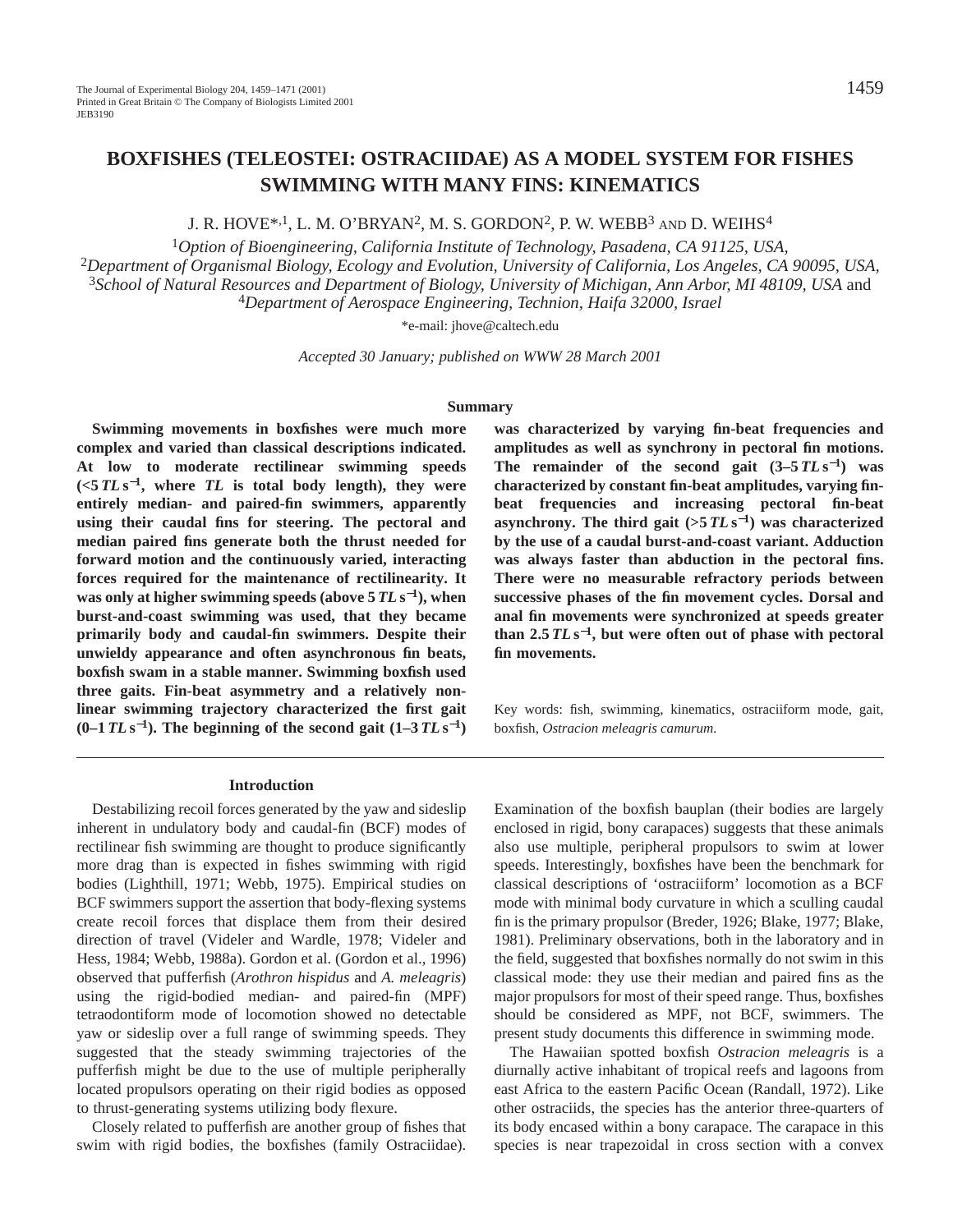dorsum, flatter ventrum and concave 'flutes' along the lateral surfaces (see Fig. 1A–C). The carapace prevents body flexure forward of the caudal peduncle.

Here, we describe quantitatively the kinematics of locomotion in *O. m. camurum* (the Hawaiian subspecies) using high-speed video- and computer-based image analyses. We examine both the motions of individual fins and how those fins work together in coordinated ways over a range of induced swimming speeds. We also quantify the deviations from the mean paths of boxfish swimming trajectories (recoil movements) to compare these measures statistically with similar data from other fish species utilizing varying degrees of body undulation. The results of these comparisons will test the prediction that rigid-bodied, multi-propulsor swimmers exhibit less recoil than their BCF counterparts.

### **Materials and methods**

Boxfish *Ostracion meleagris* were collected by hand net in 1–10 m of water from Kahe Point and Makapuu Point, Oahu, Hawaii. Fish were held individually in flow-through aquaria under a light regime of 12 h:12 h L:D. Water temperature and salinity were  $27\pm1$  °C and  $32\pm2$  ‰ respectively. Boxfish were fed a gel diet once per day consisting of smelt, squid, algae and vitamins. Observations were made on ten individuals (10.4–15.0 cm total length, *TL*). There are no recorded dimorphisms that are believed to affect swimming performance (Randall, 1972), so results for males and females were pooled. All boxfish used were released within 14 days of their original capture. A voucher specimen of *Ostracion meleagris camurum* Jenkins, 1901 that had been obtained from a Hawaiian commercial source for previous studies has been deposited in the UCLA Ichthyological Research Collection (UCLA W83-21).

## *Physical characteristics of fish*

Measurements of body and fin characteristics were made at UCLA on six fish (10.4–14.0 cm *TL*) obtained from Hawaiian dealers (Table 1). Fish were killed with an overdose of 3-

aminobenzoic acid ethyl ester (MS-222) and blotted dry. Body circumferences were measured along each fish's length at 1 cm intervals starting from the tip of the snout, using thread. The total wetted surface area of the body, *A*b, was estimated by summing the length-wise strips (mean circumference  $\times$  interval width) for each fish. The shapes of fully expanded pectoral, anal, dorsal and caudal fins were traced onto tared paper, and the surface areas  $(A<sub>fin</sub>)$  were determined from the masses of the fin silhouettes. Aspect ratios of the fins (*AR*fin) were determined from the ratio (span)<sup>2</sup>/area, span being measured near the leading edge at the second fin ray. These data were all regressed on total length (*TL*) to estimate values for fish used in swimming experiments.

Whole-body densities were determined by weighing the fish to within 10−<sup>4</sup> g in air and in sea water (Arnold and Weihs, 1978). Fish were attached to a Mettler balance by a thread and weighed in air after blotting. Weights in water were similarly determined after removing adhering bubbles with a paintbrush. Measurements in both air and sea water were repeated three times; measurements were repeatable to 0.01 %.

The position of the center of mass in the *xz* plane was estimated by suspending the fish from three different locations on the body against plumb lines. The point of intersection of these lines was considered to be the center of mass. The center of buoyancy was calculated as the center of mass of the fish when completely submerged in water (Weihs, 1993). Each plumb line position for submerged fish was drawn on a boxfish diagram using landmark positions (e.g. body spots) to describe the lines. The lines were then transcribed back onto the fish and the points of intersection recorded. The *y* dimensions of both the center of mass and center of buoyancy were estimated by assuming that both were located on the body midline.

### *Apparatus*

Fish were videotaped over their full MPF range of swimming speeds in a 200 l, closed-circuit, Brett-type water tunnel (Gordon et al., 1996). The inner dimensions of the Plexiglas working section were 73 cm×23 cm×23 cm (length × width  $\times$  height). Fish swam in an observation section 50 cm in

|        |      |             |                         |              | $A_{fin}$          |                    |               |                 |                 |          |                   |        |  |
|--------|------|-------------|-------------------------|--------------|--------------------|--------------------|---------------|-----------------|-----------------|----------|-------------------|--------|--|
| Fish   | TL   | <b>Mass</b> | Density                 | $A_{p}$      | $A_d$              | A <sub>a</sub>     | $A_{\rm c}$   | A <sub>b</sub>  | $A$ Tot         |          | AR <sub>fin</sub> |        |  |
| number | (cm) | (g)         | $(g \, \text{cm}^{-3})$ | $\rm (cm^2)$ | (cm <sup>2</sup> ) | (cm <sup>2</sup> ) | $\text{cm}^2$ | $\text{cm}^2$ ) | $\text{cm}^2$ ) | $AR_{p}$ | AR <sub>d</sub>   | $AR_a$ |  |
|        | 12.1 | 48.5        | 1.0388                  | 2.79         | 2.54               | 2.57               | 6.9           | 78.9            | 96.5            | 1.9      | 1.5               | 1.7    |  |
| 2      | 14.0 | 77.2        | 1.0374                  | 3.29         | 3.57               | 3.30               | 9.7           | 102.4           | 125.6           | 2.2      | 1.5               | 1.8    |  |
| 3      | 10.6 | 30.5        | 1.0361                  | 1.92         | 2.00               | 1.72               | 5.5           | 59.8            | 72.9            | 1.6      | 1.6               | 1.6    |  |
| 4      | 13.6 | 71.1        | 1.0330                  | 2.10         | 2.85               | 3.08               | 8.7           | 95.8            | 114.6           | 2.1      | 1.5               | 1.8    |  |
| 5      | 10.4 | 30.5        | 1.0333                  | 3.03         | 1.62               | 1.30               | 5.6           | 52.0            | 66.6            | 1.6      | 1.6               | 1.6    |  |
| 6      | 11.7 | 46.3        | 1.0346                  | 2.31         | 2.14               | 2.44               | 6.1           | 71.3            | 86.6            | 1.8      | 1.5               | 1.7    |  |
| Mean   | 12.1 | 50.7        | 1.0355                  | 2.49         | 2.45               | 2.40               | 7.1           | 76.7            | 93.8            | 1.9      | 1.5               | 1.7    |  |
| S.E.M. | 0.6  | 8.1         | 0.0009                  | 0.20         | 0.32               | 0.35               | 0.8           | 9.0             | 11.1            | 0.1      | 0.02              | 0.04   |  |

Table 1. *Body and fin measurements for six Hawaiian boxfish* Ostracion meleagris camurum

*TL*, total body length (cm); *A*fin (*A*p, pectoral; *A*d, dorsal; *A*a, anal; *A*c, caudal), fin surface area; *A*b, body surface area; *A*Tot, total fish surface area;  $AR_{fin}$ , fin aspect ratio= $S_{fin}^2/A_{fin}$ , where  $S_{fin}$  is fin span (cm).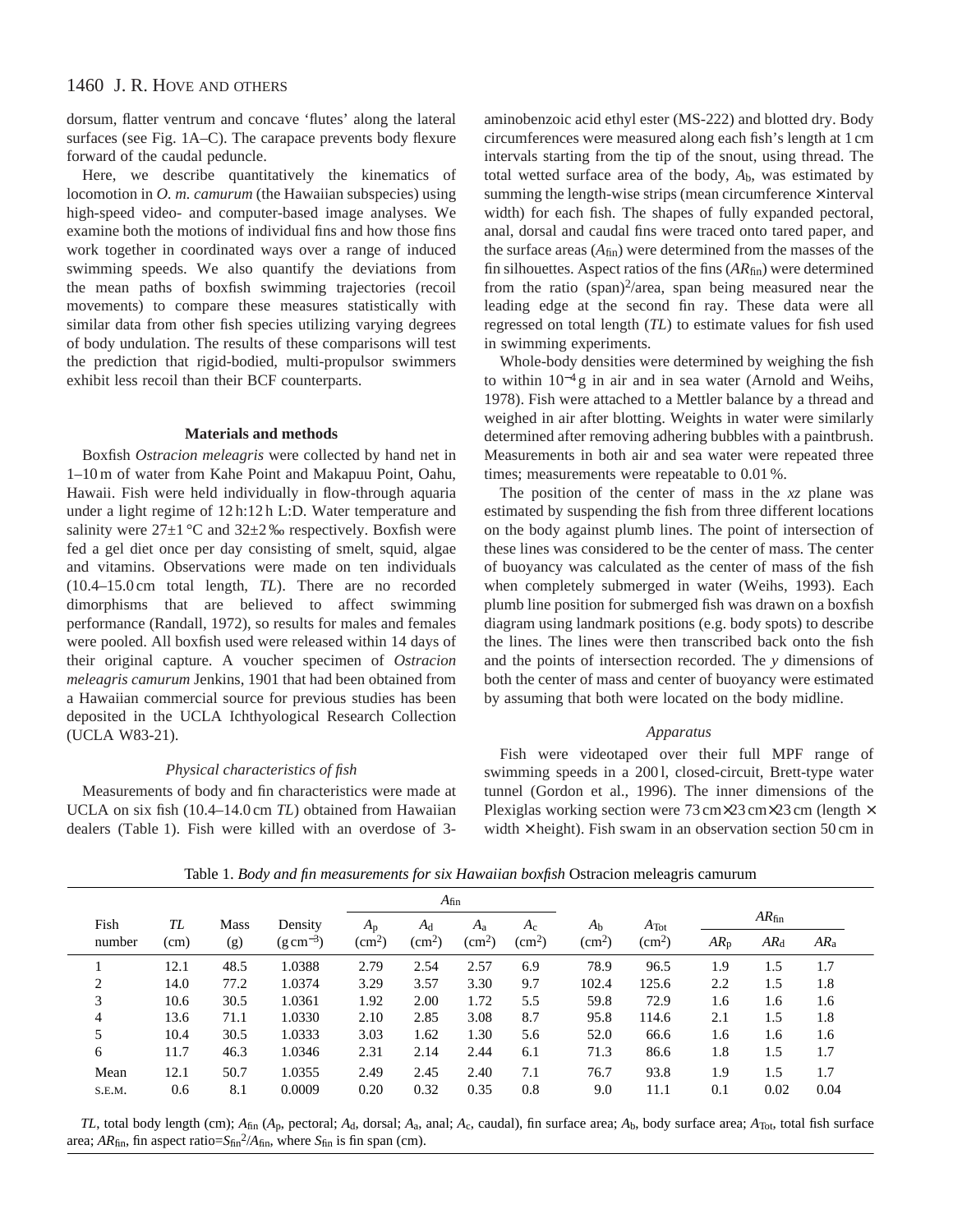length bounded at its up- and downstream ends with smooth plastic collimators (Plascor Inc.; 6 mm diameter circular grid).

Flows of 5–91 cm s<sup>-1</sup> ( $\pm$ 6%) were generated by a variablespeed 746 W (1 hp) continuous-duty Minarik electric motor attached to a 19 cm diameter three-bladed propeller and controlled by a Minarik XL Series Motor Master speed control with an integrated digital tachometer.

Flow characteristics were evaluated using a variety of methods. The absence of large-scale turbulence was verified using injected dye streams and short threads attached to the collimator just upstream of the observation section. Flow patterns were visualized over a wide range of flume speeds using high-speed videotape  $(250 \text{ frames s}^{-1})$  of neutrally buoyant 3.2 mm diameter Teflon spheres (Polysciences Inc.) viewed against a 5 cm grid. The cross-sectional flow profiles were found to be uniformly rectilinear.

### *Experimental procedures*

A single boxfish was transferred from a holding tank to the observation section of the flume at a current speed of approximately 0.5 *TL* s<sup>−</sup>1. Fish were acclimated in the flume for a minimum of 1 h before videotaping commenced.

At the end of this period, swimming speed was increased by 0.5 *TL* s−<sup>1</sup> every 10–15 min until the fish was pinned against the downstream screen. The fish was then removed, lightly anesthetized with 2-phenoxyethanol (1:7000), and its mass (to within 0.01 g) and total length (to within 0.1 cm) were measured.

Swimming movements were simultaneously recorded in lateral and in ventral or dorsal views *via* a 45 ° mirror, using two

synchronized Redlake HR500 digital video cameras triggered externally and recording at  $120$  frames s<sup>-1</sup> (1/240 s shutter speed). Three video segments were recorded at each speed. The observation section was illuminated with two 250 W tungsten lamps. The top or bottom and back of the observation section were lined with Scotchlite, marked with 5 cm grids, to provide both fish position and clear, high-contrast images.

### *Videotape analysis*

Videotaped sequences were grabbed frame-by-frame and digitized with a Motus v.3.0, Peak Performance Technologies Inc. video-analysis system and analyzed to measure body positions and the kinematics of the pectoral, dorsal, anal and caudal fins. Only video segments in which speed varied by a no more than 10 % and fish remained at least 2.5 cm away from walls were analyzed. Measurements of nine landmarks in lateral view and six landmarks in ventral view were made for every fourth frame during 5–7 fin-beat cycles. The landmarks were (lateral views) the lower jaw tip, the anal, pectoral and dorsal fin origins, the upper and lower trailing edges of the caudal fin, and the distal tip of the leading edge on the pectoral, dorsal and anal fins; and (ventral view) the lower jaw tip, the caudal fin tip, the anal fin origin and the distal tip of the leading edge on the right pectoral, left pectoral and anal fins (Fig. 1A,C). If a landmark was not visible in either camera view, the coordinates were interpolated using Fourier approximations (Baroni, 1994). More than 27 000 frames were digitized for this study.

Position within the working section varied among individual fish, preventing *a priori* calibration of the specific three-



Fig. 1. Diagrams illustrating the body shape, landmarks and dimensional axes of the Hawaiian boxfish *Ostracion meleagris camurum* from three perspectives. (A) Ventral view markers: 1, lower jaw; 2, anal fin insertion; 3, caudal fin tip; 4, right pectoral fin (distal tip of leading edge); 5, left pectoral fin (distal tip of leading edge); 6, anal fin (distal tip of leading edge). (B) frontal view. (C) Lateral view markers: 1, lower jaw; 2, anal fin insertion; 3, caudal fin (upper trailing edge); 4, caudal fin (lower trailing edge); 5, pectoral fin (distal tip of leading edge); 6, pectoral fin insertion; 7, dorsal fin (distal tip of leading edge); 8, dorsal fin insertion; 9, anal fin (distal tip of leading edge).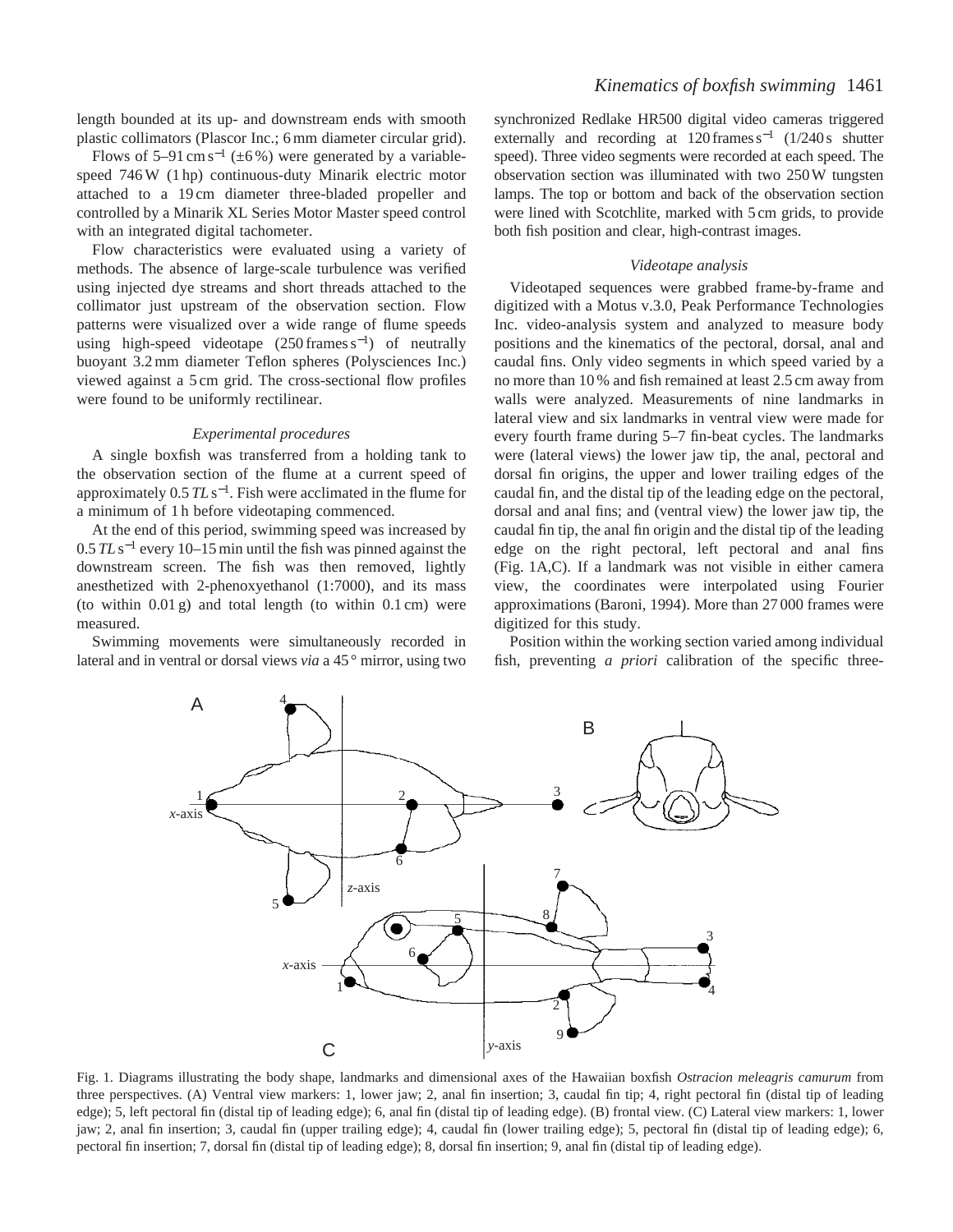

Fig. 2. Schematic diagram of the dorsal/anal fin (A) and pectoral fin (B) positions with associated reference values (in degrees), as described in the text.

dimensional space in which the fish swam. Videotaped sequences (both views) of a 30-point calibration model were digitized immediately after each experiment. The motionanalysis software used these calibration data as a spatial baseline for subsequent digitization of fish landmarks.

### *Propulsor kinematics*

Marking boxfish fins for ease in making kinematic measurements was unsuccessful. A number of techniques were tried, including the application of small aluminum clips (Walker and Westneat, 1997), chalk dust/cyanoacrylate spots (Drucker and Jensen, 1997) and tattooing (Haines and Modde, 1996), but none yielded consistently satisfactory results on the very fragile median and paired fins. As a result, the videotaped coordinates of the fin tips were digitized manually and used to quantify fin-beat kinematics. Median fin-beat cycles were defined as starting from and returning to the maximum (left or right) lateral excursion. Pectoral fin-beat cycles started with the fins pressed against the body (maximally adducted), moving away (abducting) from the body to some maximum point of excursion and returning (adducting) to the original position. Fin-beat frequencies were calculated at each swimming speed for all fins. The durations of abduction, adduction and any refractory period were also determined for these fins. Fin-beat amplitudes were calculated as the linear distances between maximum displacements of the fin tips during a fin-beat cycle divided by fin span to standardize for differences in fish size. In theory, the maximum relative amplitude should not exceed 2.

### *Propulsor coordination*

Standard 'phase difference' techniques cannot be used to describe coordination between the movements of boxfish fins because there is temporal asymmetry between the two halves of pectoral fin beats. To describe propulsor coordination, we examined the individual Cartesian coordinates of fin tip positions from a single fin beat for each propulsor at several different swimming speeds. The duration of a single fin-beat cycle, at a given speed, was divided into 360° and plotted *versus* time. We define  $0^{\circ}$  as the point of maximum velocity for each fin type (i.e. vertical along the ventral midline for the anal fins, and midway between maximum abduction and adduction for the pectoral fins). Maximal dorsal/anal excursions to the left and right are assigned to +90 ° and −90 °, respectively, as are full pectoral abduction and adduction (Fig. 2). Plots of fin position (degrees) over the time between

digitized points within a fin beat (τ) allow the temporal differences (d*t*) between 'zero-crossings' of the fin trajectories moving in the same direction to be calculated. The quotient d*t*/τ can then be examined over a range of relative swimming speeds to estimate the phase relationships between the propulsors moving in non-sinusoidal trajectories.

#### *Recoil measurements*

There are six possible recoil motions for a rigid body resulting from propulsor movements, three of them translational and three rotational (Fig. 3A,B). Translational recoil is deviation in a plane containing the center of mass. Rotational recoil is rotatory movements about an axis that passes through the center of mass. Therefore, recoil motions should, in principle, be measured at the center of mass. This cannot be marked in a fish. Instead, the location was determined by triangulation from the digitized coordinates in ventral views for the lower jaw tip, the base of the leading ray



Fig. 3. Dimensional diagram of recoil geometries for *Ostracion meleagris camurum*. (A) Translational recoil motions about the center of mass. (B) Rotational recoil motions; curved arrows represent rotation about an axis.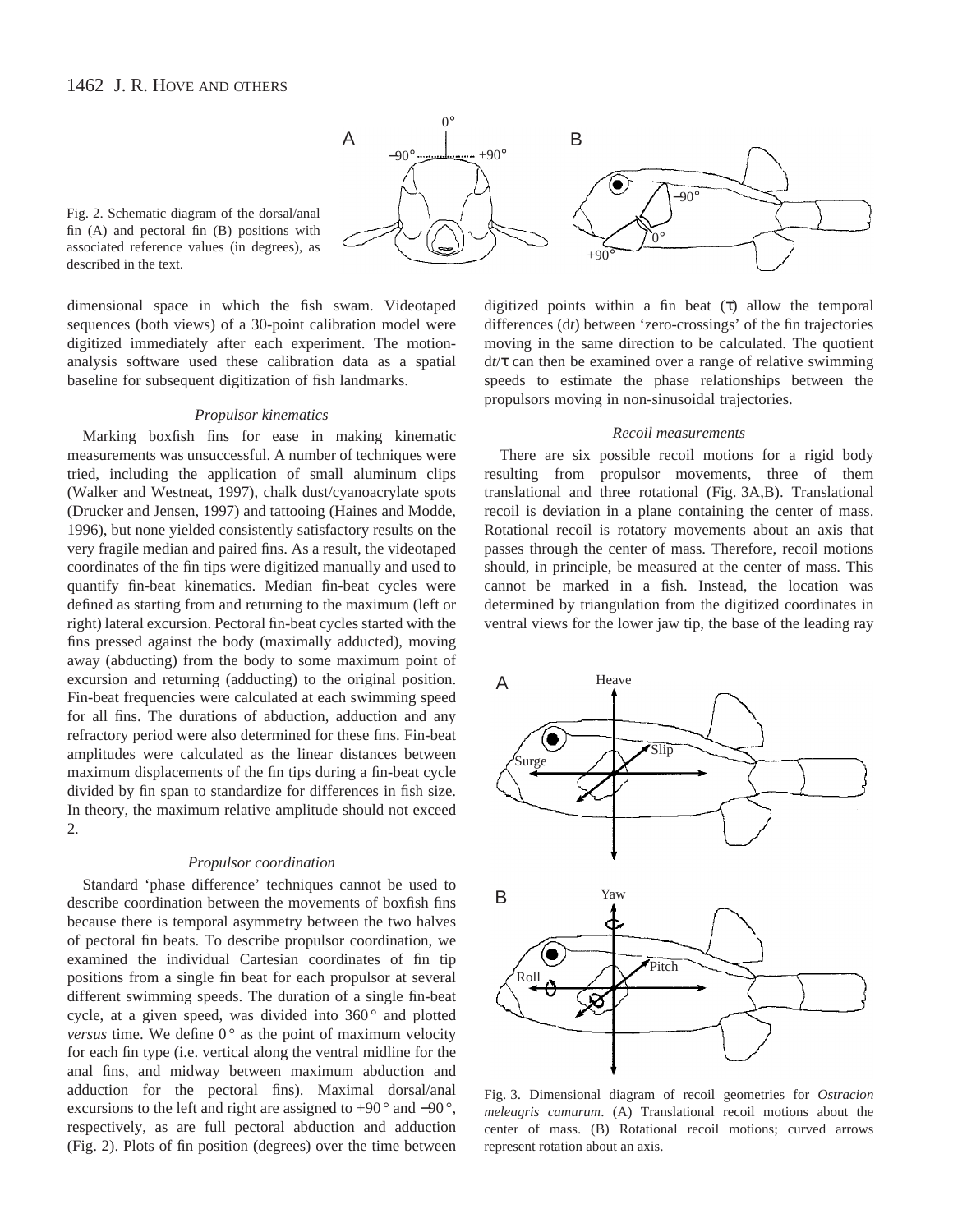of the left pectoral fin and the anus. Yaw and pitch were estimated by the angles subtended by lines connecting the interpolated (virtual) center of mass and the snout tip in ventral and lateral views respectively. Sideslip and roll were estimated together by the *y*-dimensional (side-to-side) movements of the anus (ventral view). Motions of the virtual center of mass in the *z* and *x* dimensions approximated heave (with roll) and surge respectively.

### *Statistical analyses*

Sample means were compared using Student's *t*-tests or onefactor analysis of variance (ANOVA), as appropriate. Linear regressions were used to describe the relationships between kinematic variables and time, while an analysis of covariance (ANCOVA) was employed to determine homogeneity between the slopes of regressions. Results were considered significant if *P*<0.05. Analyses were performed using Statistica v5.0 (Statsoft). Values are presented as means  $\pm 1$  s.e.m.

### **Results**

### *Physical characteristics*

The mean mass of the boxfish was  $50.7\pm8.1$  g ( $N=6$ ) and mean density was  $1.0355\pm0.0009$  g cm<sup>-3</sup>. The mean body density of *O. m. camurum* is well within the recorded range for marine fishes but is surprisingly low considering that a boxfish carapace comprises approximately 22 % of the total body mass (based on our dissection data; Table 2).

The center of mass was located 31±3 %*TL* posterior of the snout tip (*x* dimension) and 5.8±0.3 %*TL* dorsal of the pectoral fin base origin (*y* dimension), as in other species (Domenici and Blake, 1991; Webb and Weihs, 1994). The mean center of buoyancy was located 24±3 %*TL* posterior to the snout tip and 5.3±0.6 %*TL* dorsal of the origin of the pectoral fin base.

The projected surface areas of the dorsal and anal fins were not significantly different, having areas of  $2.45\pm0.32$  cm<sup>2</sup> and  $2.40\pm0.35$  cm<sup>2</sup> respectively. The left and right pectoral fins were statistically equal in area (right pectoral, *A*rp, 2.67±0.35 cm2; left pectoral, *A*lp, 2.31±0.31 cm2), averaging 2.49±0.20 cm2, statistically equal to the area of the dorsal and anal fins. The mean area of the fully expanded caudal fin (*A*c) was  $7.1\pm0.8$  cm<sup>2</sup>. Mean body surface area  $(A_b)$  and total fish surface area  $(A_{\text{Tot}}=A_{b}+A_{\text{fin}})$  were 76.7±9.0 and 93.8±11.1 cm<sup>2</sup> respectively. Aspect ratios ( $\text{span}^2/A_{\text{fin}}$ ) were similar for all fins, varying between 1.5 and 2.2 (Table 1).

#### *Swimming behavior*

Hawaiian spotted boxfish used various combinations of pectoral, anal and dorsal fins to locomote over all but the highest swimming speeds. The pectoral fins began the forward stroke (abduction) with the anterior leading edge peeling away from the body ventrally and rostrally, the trailing rays following. At the most ventral position, the leading edge folded sharply upwards, initiating fin adduction (Fig. 4). The anterior edge of the fin led the trailing edge, but any perceived undulation was probably the passive result of this progression. The pectoral fin bases of *O. meleagris* are inclined at nearly −45 ° with respect to the horizontal, a common orientation for tetraodontiform fishes. The anal and dorsal fins oscillated back and forth in a highly compressed 'figure-of-eight' normal to the body axis.

At low swimming speeds, up to approximately 1 *TL* s<sup>−</sup>1, boxfish swam using combinations of pectoral and anal fin motions only. The dorsal and caudal fins were typically furled but were occasionally used for single beats. Similar behavior was frequently observed in fish hovering in the holding tanks and in their natural habitat. At speeds of 1–5 *TL* s<sup>−</sup>1, dorsal and anal fin-beat frequencies (Fig. 5) and amplitudes (Fig. 6) increased with speed up to 2.5–3  $TLs^{-1}$ , above which the finbeat amplitudes plateaued. At speeds above 5 *TL* s<sup>−</sup>1, fish were unable to maintain position in the flow using the median and paired fins alone and alternated the use of these fins with bursts of caudal-fin propulsion. At such times, the caudal fin executed 3–4 rapid beats, while the other fins were maximally adducted. The caudal fin was then furled as the pectoral and anal/dorsal fin complexes recommenced their movements. The frequency of caudal-fin bursts increased from 0.5 Hz at 5 *TL* s−<sup>1</sup> to 1.5 Hz at 5.7 *TL* s<sup>−</sup>1. We observed boxfish swimming at surprisingly high speeds, occasionally in excess of 6 *TL* s<sup>−</sup>1. At these higher speeds, the burst-and-coast

Table 2. *Dissection data for gross body composition of* Ostracion meleagris camurum *by wet mass*

|        |          | Body component |         |                  |         |              |      |            |        |        |  |  |
|--------|----------|----------------|---------|------------------|---------|--------------|------|------------|--------|--------|--|--|
| Fish   | Wet mass | Carapace       |         | Viscera/skeleton |         | White muscle |      | Red muscle |        | Total  |  |  |
| number | (g)      | (g)            | $(\% )$ | (g)              | $(\% )$ | (g)          | (%)  | (g)        | $(\%)$ | $(\%)$ |  |  |
|        | 48.5     | 10.93          | 22.5    | 20.28            | 41.8    | 11.57        | 23.8 | 2.42       | 5.0    | 93.1   |  |  |
|        | 77.2     | 15.97          | 20.7    | 25.81            | 33.4    | 22.23        | 28.8 | 5.99       | 7.8    | 90.7   |  |  |
|        | 30.5     | 7.19           | 23.6    | 11.68            | 38.3    | 7.07         | 23.2 | 1.80       | 5.9    | 91.0   |  |  |
| 4      | 71.1     | 13.93          | 19.6    | 25.52            | 35.9    | 20.79        | 29.2 | 4.90       | 6.9    | 91.6   |  |  |
|        | 30.5     | 7.42           | 24.3    | 13.05            | 42.8    | 6.67         | 21.8 | 1.34       | 4.4    | 93.3   |  |  |
| 6      | 46.3     | 9.42           | 20.4    | 14.26            | 30.8    | 14.50        | 31.3 | 4.36       | 9.4    | 91.9   |  |  |
| Mean   | 50.7     | 10.81          | 21.9    | 18.43            | 37.2    | 13.81        | 26.4 | 3.47       | 6.6    | 91.9   |  |  |
| S.E.M. | 8.1      | 1.59           | 0.9     | 2.83             | 2.1     | 2.98         | 1.7  | 0.84       | 0.8    | 0.5    |  |  |

Individual component and total component contributions are also given as a percentage of whole-body wet mass.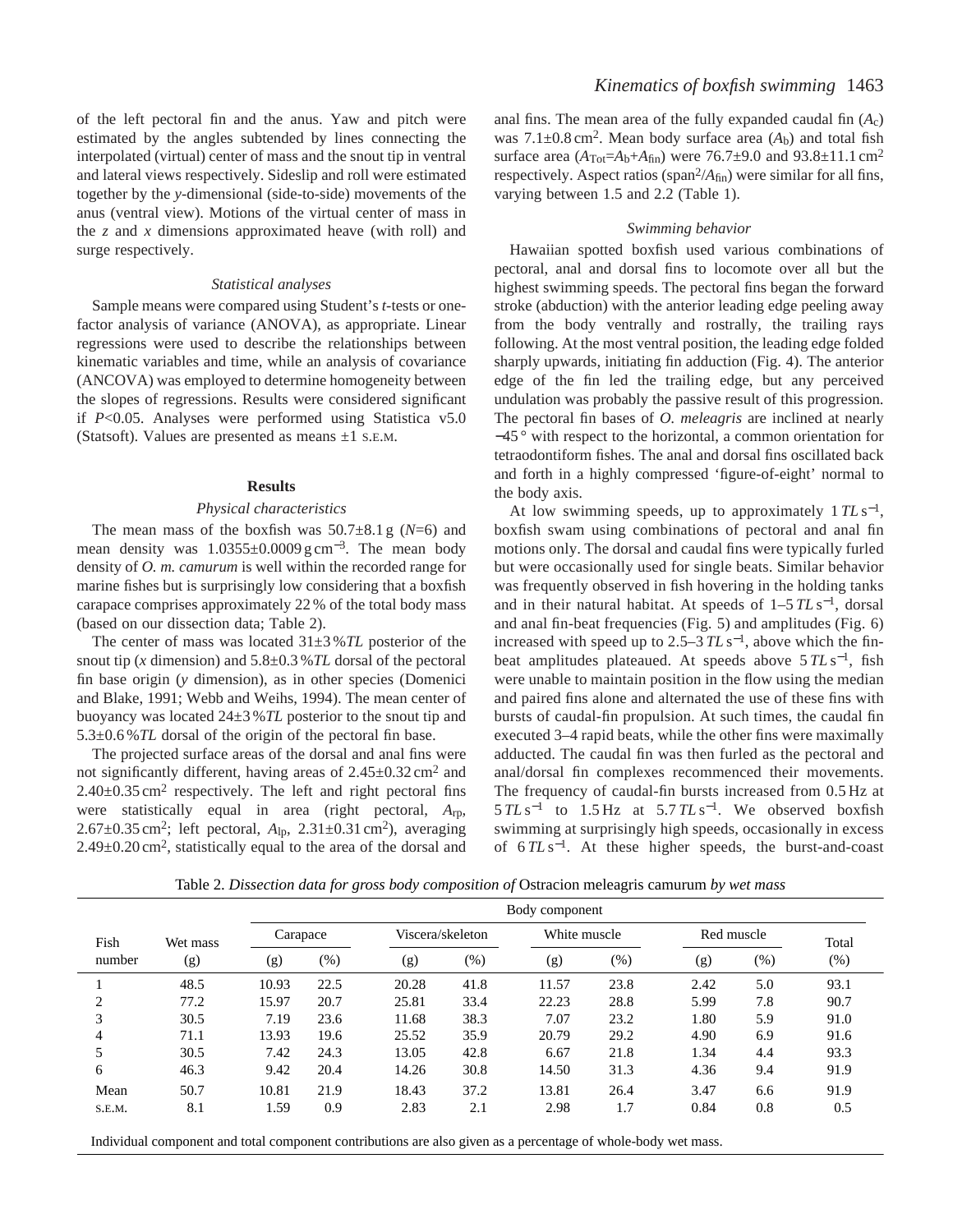Fig. 4. Pectoral fin orientation throughout a single fin-beat cycle for *Ostracion meleagris camurum* swimming at 1.5 *TL* s<sup>−</sup>1, where *TL* is total body length. The images were obtained from direct tracings of video images. The underside of the fin is shaded for contrast.

swimming was essentially a 'kick-and-glide' behavior seen in several BCF swimmers (Jayne and Lauder, 1994; Jayne and Lauder, 1995). Contrary to previous anecdotal descriptions, sculling movements of the caudal fin at submaximal swimming speeds were not observed at any time. Fine-scale movements of the caudal fin were measured at these lower speeds, but whether this represented active compensation for recoil produced by the orthogonal fin pairs or whether the movements were merely passive is not known.



### *Median- and paired-fin kinematics*

Anal and pectoral fin-beat frequencies were more variable than dorsal fin-beat frequencies, especially at low  $\left( \langle 2TL \, s^{-1} \rangle \right)$ swimming speeds. At speeds above 1 *TL* s<sup>−1</sup>, up to the onset of burst-and-coast caudal-fin propulsion, the beat frequencies of





Fig. 5. Relative fin-beat frequencies of five Hawaiian boxfish *Ostracion meleagris camurum* over a range of relative swimming speeds. Each symbol represents the performance of a single fish at a

Fig. 6. Relative fin-beat amplitudes of five Hawaiian boxfish *Ostracion meleagris camurum* over a range of relative swimming speeds. Each symbol represents the performance of a single fish at a given speed. Body size effects have been removed by reporting relative amplitudes (fin tip displacement/fin span). *TL*, total body length.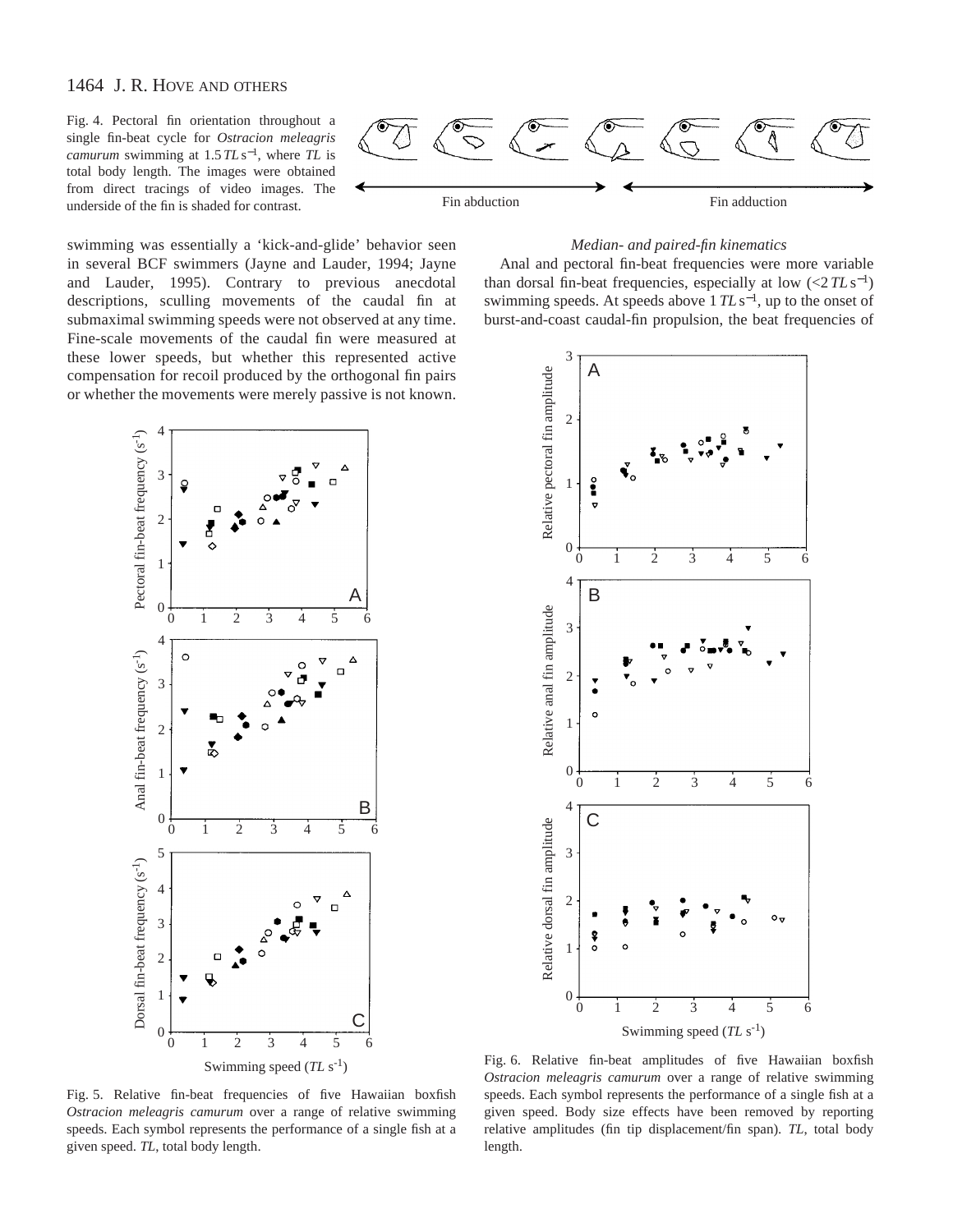all fins were proportional to swimming speed (Fig. 5A–C). Dorsal fin-beat frequencies increased at the same rate (slope 0.54,  $r^2$ =0.82) as anal fin-beat frequency (slope 0.46,  $r^2$ =0.73; no significant difference in slopes). Pectoral fin-beat frequencies increased significantly less rapidly (slope 0.35,  $r^2$ =0.65). No pause (i.e. refractory period) was observed at the point of direction change during the fin-beat cycles of any of the median and paired fins.

The relative fin-beat amplitudes of the pectoral and anal fins increased monotonically from values of approximately 1.0 and 1.5, respectively, towards asymptotes of the order of 2 and 2.5 between 3 and  $6TLs^{-1}$  (Fig. 6A,B). In contrast, dorsal fin relative amplitude averaged 1.5–2, irrespective of swimming speed (Fig. 6C). Anal fin values exceed the expected asymptote of 2 as a result of the choice of the location of span measurement. The fin spans were measured from the distal end of the fin base to the fin tip at the second fin ray (near the leading edge). As a result, they do not include the fin bases, which are flexible and oscillate with the fins. Because the anal fins have longer (and perhaps more flexible) fin bases than do the dorsal fins, measurements of amplitude swept out by the fin tip exceeded twice the span as measured.

The dorsal and anal fins moved in compressed figures of eight normal to the incident flow with equal left and right motions. Projecting the traces of the pectoral fin tips throughout a single fin-beat cycle on a sagittal plane (Fig. 7) reveals that the trajectories are best described as posteriorly inclined figures of eight. The pectoral fin tip moved counterclockwise through the smaller 'dorsal loop' and clockwise through the larger 'ventral loop' at low swimming speeds  $(1.3 \, T L \, s^{-1})$ , but loop size asymmetry decreased with increasing forward swimming speed until nearly 2.9 *TL* s<sup>−</sup>1. Pectoral fin-beat planes, defined as the angle subtended by a line bisecting the figures of eight (drawn by eye) and the horizontal, increased from approximately 34 to  $50^{\circ}$  between 1.3 and 4.5 *TL* s<sup>−</sup>1. At lower swimming speeds, the fin-beat plane is more orthogonal to the pectoral fin base, but at higher speeds (e.g.  $4.5 \, T L \, s^{-1}$ ) the beat plane inclines to 50°.

Pectoral fin abduction took significantly longer to complete than the adduction phase of the fin-beat cycle at all speeds (Fig. 8; *t*-test, *P*<0.005). Pectoral fin adduction made up 32–46 % of the overall stroke period. During the adduction phase, the anterior (dorsal) rays led the posterior rays such that the angle of the fin blade moved forward at a small angle to the incident flow.

# *Coordination of fin movements*

The pectoral fins of the boxfish typically beat together at low speeds (<2.5  $TLs^{-1}$ ), with d*t*/ $\tau$  values less than 0.1 (Figs 9A,B, 10). As swimming speed increases to moderate (3.8 *TL* s<sup>−</sup>1) MPF levels, the pectoral fins become less synchronized (d*t*/ $\tau$ =0.4), and at high MPF speed (4.5  $TLs^{-1}$ ) they beat in a highly asynchronous fashion. In contrast, with the exception of hovering and swimming speeds less than 1 *TL* s<sup>−</sup>1, the dorsal and anal fins beat in phase at all times. The coordination between the pectoral fins and the dorsal/anal fin complex was statistically insignificant, although the complex appeared to



Fig. 7. Tracings of pectoral fin tip trajectories over four complete fin-beat cycles at each of four relative swimming speeds. *TL*, total body length.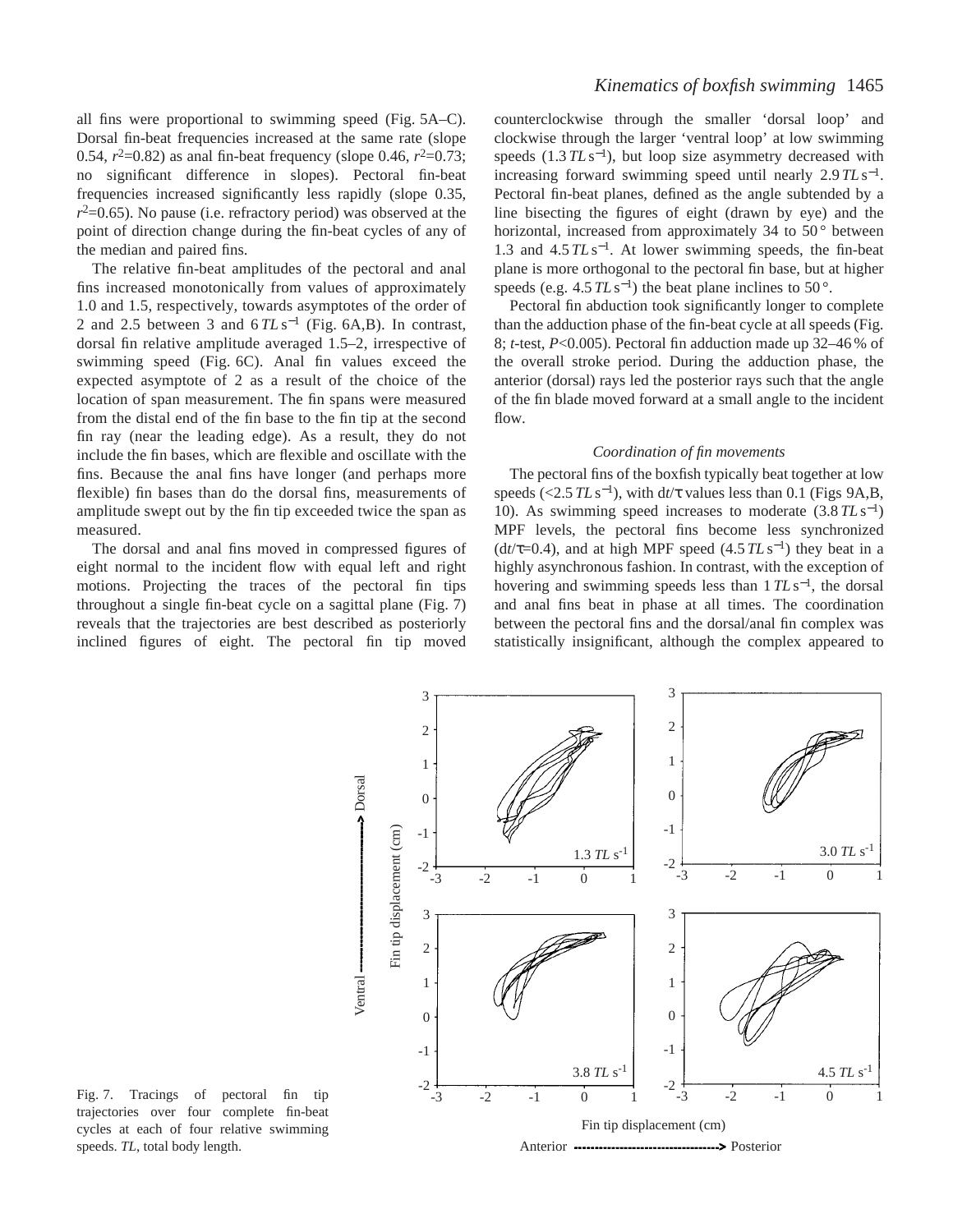

Fig. 8. Mean periodicity of pectoral fin adduction and abduction of *Ostracion meleagris camurum* swimming over a range of induced relative speeds. Each point represents an average of four fin-beat cycles. Values are means ± S.E.M. *TL*, total body length.

become increasingly out of phase with increasing speed (Figs 9C,D, 10).

# *Median- and paired-fin swimming trajectories*

Observations of boxfishes swimming both in nature and in

the flume indicate that they move in dynamically wellcontrolled rectilinear trajectories. With the exception of pitch (regression,  $y=0.004x+0.062$ ,  $r^2=0.14$ ) and yaw (regression, *y*=0.013*x*+0.034,  $r^2$ =0.53) (Fig. 11A,B), measured recoil motions were so small as to be virtually undetectable above noise levels. The magnitudes of both translational and rotational recoil motions of swimming boxfish were substantially smaller than those reported for most BCF swimmers (Table 3).

## **Discussion**

## *General*

Classical descriptions beginning with Breder (Breder, 1926) state that boxfishes locomote by sculling themselves through the water using only their tails. We have shown that this description is incomplete. Boxfishes actually use coordinated, synchronized movements of five fins, the two pectoral fins and the dorsal, anal and caudal fins, to produce a wide repertoire of controlled swimming movements. Using these fins, boxfishes attain much higher swimming speeds (>6 *TL* s<sup>−</sup>1) than expected on the basis of the performance of two tetraodontiform swimmers, *Arothron meleagris* and *A. nigropunctatus* (maximum swimming speed *U*max≈4 *TL* s<sup>−</sup>1) (Gordon et al., 1996). In addition, they swim with minimal recoil. The stereotype of these animals as slow and clumsy is therefore untrue.



Fig. 9. Fin-beat synchrony plots for the left (red, filled circles) and right (green, filled circles) pectoral fins and the dorsal/anal fin complex (blue, open circles) of *Ostracion meleagris camurum* over four swimming speeds. The solid line *y*=0 represents the 'zero crossings' (see text and Fig. 2). *TL*, total body length.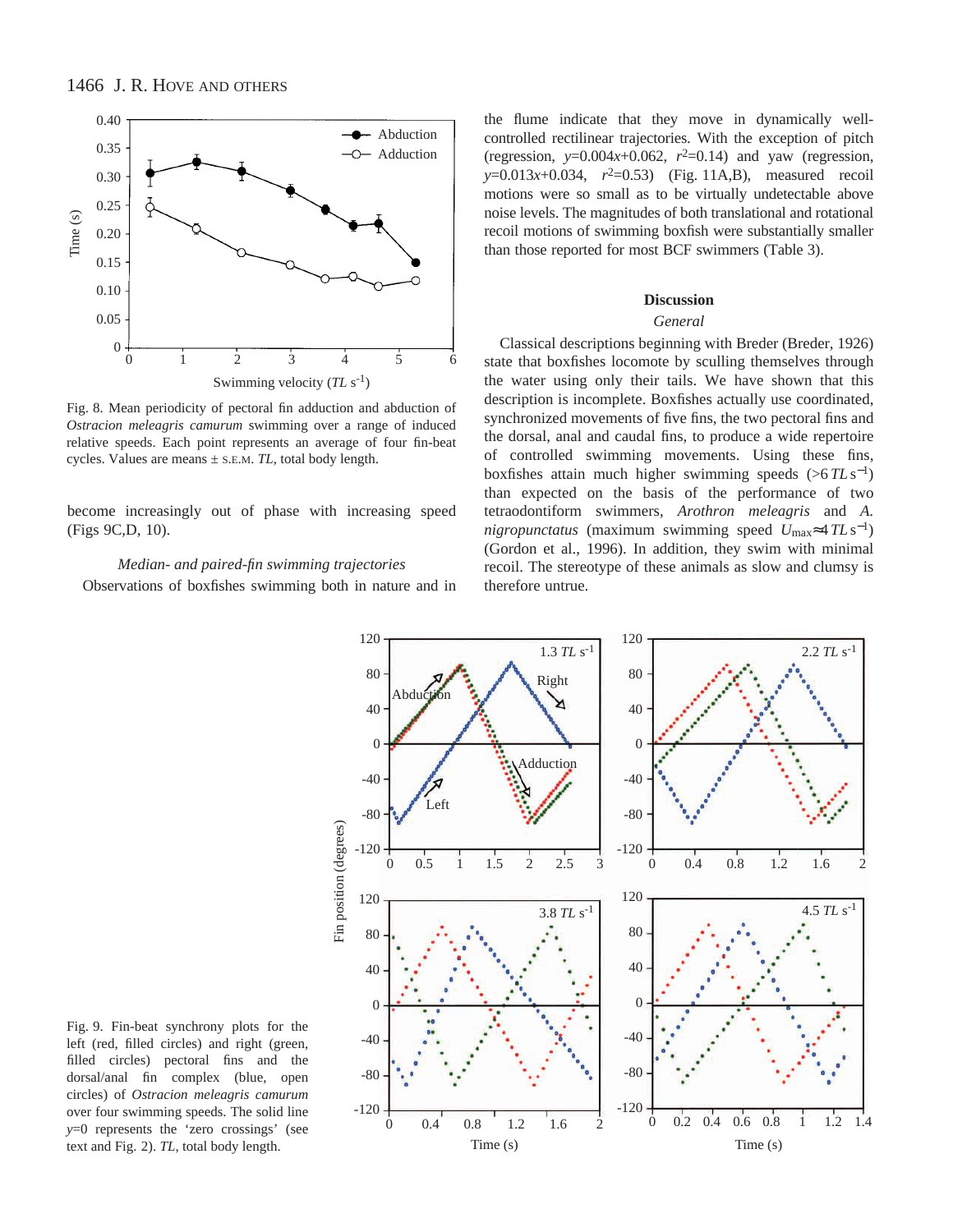

Fig. 10. The phase relationship between the two pectoral fins (filled circles) and between the pectoral fin complex and the anal/dorsal fin (open circles) complex as a function of swimming speed. The observed swimming gaits for *Ostracion meleagris camurum* are overlaid for gait transition analysis. *TL*, total body length; *t*, time; τ, the time between digitized points within a fin beat.

### *Kinematics of ostraciiform propulsion*

To increase thrust and swim faster, fish vary the kinematics of their propulsors within a gait, most commonly fin-beat frequency and amplitude. The beat frequencies of both the median and paired fins of boxfish increased linearly with swimming speed. Amplitude increased monotonically with speed up to nearly 3 *TL* s<sup>−1</sup>, above which it plateaued and further thrust was provided by increasing fin-beat frequency (Figs 5, 6). The product of frequency and amplitude decreases at higher speeds, but so does stability. The asymptotic relationship between fin-beat amplitude and swimming speed observed in the spotted boxfish is also seen in BCF swimmers (Bainbridge, 1958; Webb, 1988b). Amongst MPF swimmers studied, this relationship is exhibited by the labriform swimmers C*ymatogaster aggregata* (Webb, 1973) and *Embiotoca lateralis* (Drucker and Jensen, 1996a; Drucker and Jensen, 1997) but not by *Gomphosus varius* (Walker and Westneat, 1997).

As seen in other species (Geerlink, 1983; Archer and Johnston, 1989; Westneat, 1996), the pectoral fins of the boxfish have a temporally asymmetric beat cycle, with fin abduction being significantly slower than the adduction phase. This may indicate that the adducting fin is serving as the power stroke of the fin-beat cycle. A difference in stroke timing could be due to differential contributions to thrust *versus* weight support, as has been shown in birds (Weis-Fogh, 1974), but this seems unlikely in near-neutrally buoyant boxfishes. Nevertheless, feathering the pectoral fins during the lowerspeed adduction phase should minimize resistance. Such propulsor movement patterns are frequently seen in drag-based systems (Blake, 1981).

As has been demonstrated in a lift-based labriform system (*G. varius*; Walker and Westneat, 1997), the spotted boxfish



Fig. 11. Magnitudes of (A) yaw and (B) pitch angles in Hawaiian spotted boxfish (*Ostracion meleagris camurum*) over a range of relative swimming speeds. Values are means  $\pm$  s.e.m.,  $N=3$ . TL, total body length.

exhibited no detectable delay (refractory period) between consecutive pectoral fin-beat cycles. Although Archer and Johnston (Archer and Johnston, 1989) showed that the negatively buoyant *Notothenia neglecta* had refractory periods at maximum abduction, most studies of MPF swimmers (Webb, 1973; Gibb et al., 1994; Drucker and Jensen, 1996a; Drucker and Jensen, 1997) have demonstrated a significant refractory period at the end of the adduction phase.

The pectoral fin bases of fishes using lift-based propulsion (e.g. wrasses and other aquatic 'fliers') are nearly horizontal (inclined  $0^{\circ}$  posteriorly), whereas fishes using true drag-based propulsion (e.g. angelfish and other 'rowers') have more vertically oriented bases (near 90° posterior inclination). Boxfish fin bases, like those of tetraodontiform fishes, are located midway between these extremes, suggesting a combination of lift- and drag-based kinematics. The deviation from a beat plane normal to the flow during adduction, and parallel to the flow in the abduction phase, could result in the creation of lift throughout the beat. This expectation is reasonable because lift-based propulsion is more efficient at higher speeds than drag-based rowing. However, using a more drag-based kinematic pattern at lower swimming speeds should allow boxfishes still to swim steadily in those lower speeds as they support their weight in the water.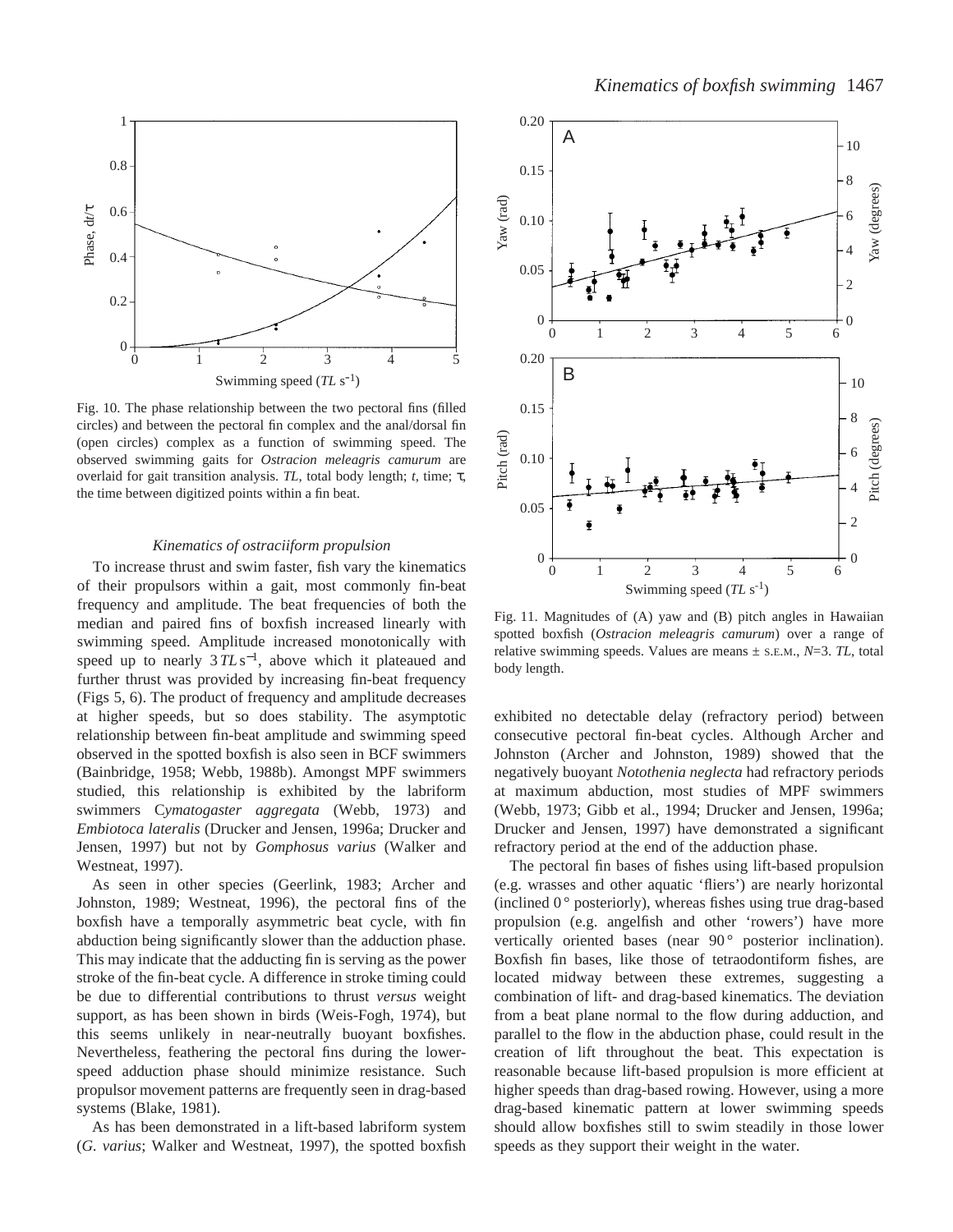| <b>Species</b>                    | Total length<br>(cm) | Approximate<br>relative<br>yaw | Source                                  |
|-----------------------------------|----------------------|--------------------------------|-----------------------------------------|
| Rana catesbeiana <sup>1</sup>     | $2.9 - 9.12$         | 0.06                           | Wassersug and von Seckendorf Hoff, 1985 |
| Rana septentrionalis <sup>1</sup> | $3.5 - 6$            | 0.06                           | Wassersug and von Seckendorf Hoff, 1985 |
| Xenopus laevis <sup>1</sup>       | $3.5 - 4.6$          | 0.05                           | von Seckendorf Hoff and Wassersug, 1986 |
| Clupea harengus $2$               | 6                    | 0.04                           | <b>Batty</b> , 1984                     |
| Oncorhynchus mykiss               | 20.1                 | 0.07                           | Webb, 1988b                             |
| $Esox$ sp.                        | 19                   | 0.02                           | Webb, 1988b                             |
| Gadus morhua                      | າ                    | 0.02                           | Videler and Wardle, 1978                |
| Pleuronectes platessa             | ົ                    | 0.06                           | <b>Batty</b> , 1981                     |
| Pollachius virens                 |                      | 0.02                           | Videler and Hess, 1984                  |
| Abramis brama                     | 19                   | 0.07                           | Bainbridge, 1963                        |
| Leuciscus leuciscus               | 25                   | 0.04                           | Bainbridge, 1963                        |
| Carassius auratus                 | 16                   | 0.09                           | Bainbridge, 1963                        |
| Ostracion meleagris               | $10.2 - 15$          | $0.007 - 0.038$                | Present study                           |
|                                   |                      |                                |                                         |

Table 3. *Relative yaw of various body and caudal-fin swimmers and of the spotted boxfish* Ostracion meleagris camurum *over a range of body sizes and swimming speeds*

Relative yaw is measured as maximum snout excursion (cm) in the *y* dimension standardized by total body length (cm). <sup>1</sup>Larval amphibian.

2Juvenile fish.

The fact that boxfishes have four low-aspect-ratio (Table 1) median and paired fins of nearly identical area comparably positioned around the circumference of a body of symmetrical cross section undoubtedly has implications for dynamic stability. The kinematics of the pectoral propulsors in *O. m. camurum* described above suggests that these fins may utilize lift- (circulation) or drag- (reaction) based mechanics or perhaps some combination of both. Jayne and Lauder (Jayne and Lauder, 1996) reached the same conclusion for a variety of fishes using labriform swimming modes. Another source of propulsive force may be found in unsteady mechanisms. Fishes swimming at Reynolds numbers (*Re*) from 30 to approximately 104 theoretically derive a substantial proportion of the forward thrust component from pressure drag and the acceleration reaction (Webb, 1988a). The boxfishes in this study experienced  $Re$  values up to approximately  $6 \times 10^3$ . The reduced frequency parameter  $(\sigma)$  is a relative estimate of the importance of unsteady mechanisms in thrust production (Daniel, 1984). Our values of σ for *O. m. camurum* were approximately 0.98, above the generally accepted value of σ=0.4, and indicative that the acceleration reaction is a major factor in force production. J. R. Hove, M. S. Gordon, L. M. O'Bryan, P. W. Webb and D. Weihs (in preparation) give a more detailed discussion of the hydromechanical aspects of boxfish swimming*.* At this juncture, we will point out that the important morphological features of the fins and their kinematics suggest very complex hydrodynamic interactions between the propulsors, the body and the surrounding water.

# *Ostraciiform swimming gaits*

Separating the entire locomotor performance range into distinct gaits is a method of minimizing energy expenditure at a given speed and thus allowing for a wider range of

performance. Each gait is typified by, among other things, a specific kinematic pattern (Alexander, 1989; Webb, 1994). While initially used to describe pedestrian locomotion, gaits are also applicable to both flying and swimming performance enhancement.

Living in an aqueous environment and possessing a welldeveloped swimbladder makes most fishes nearly neutrally buoyant. With gravitational effects being negligible, fishes are not only free to vary the kinematic patterns of their propulsors, but they may also actually recruit them differentially as needed. For the purposes of this discussion, we here use the definition of Alexander (Alexander, 1989) of a gait: 'a pattern of locomotion characteristic of a limited range of speeds described by quantities of which one or more change discontinuously at transitions to other gaits'. On the basis of this definition and the fin kinematics described above, three distinct swimming gaits used by *O. m. camurum* were observed. These are: (i) pectoral/anal-fin-dominant (PA), 0–1 *TL* s<sup>−</sup>1; (ii) anal/dorsal-fin-dominant (AD), 1–5 *TL* s<sup>−</sup>1; and (iii) caudal burst-and-coast (CBC),  $5+TLs^{-1}$ .

These gaits are used for routine translocation. At least two other gaits (hovering and 'kick-and-glide') are used by boxfishes but, because these swimming gaits are beyond the scope of this study (i.e. they are the extrema bounding MPF swimming), they are not addressed in the following descriptions.

### *Pectoral/anal-fin-dominant (PA) swimming*

At swimming speeds between 0 and 1*TL*s<sup>−</sup>1, boxfishes are generally either inspecting a stationary food item or moving along a variable trajectory characterized by directional changes. The motions of the pectoral and anal fins appear to be the primary thrust producers on the basis of relative fin-beat activity.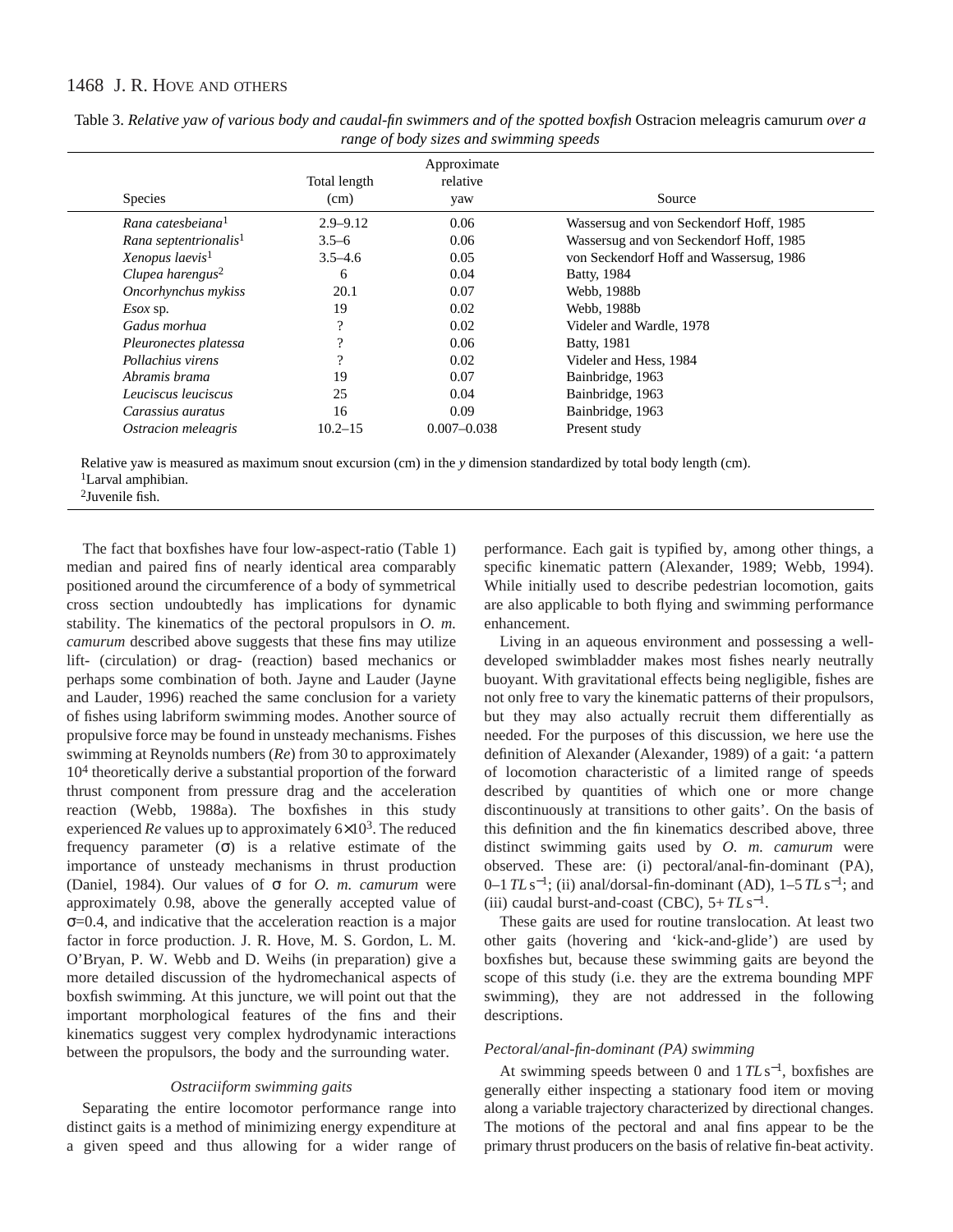The pectoral fins move either synchronously or asynchronously, with no apparent pattern. This is reasonable because their swimming trajectories are often highly variable (i.e. they execute a number of turns) at these speeds. The anal fin moves at low frequency, sweeping out paths of relatively uniform amplitude. Both the anal and pectoral fin-beat frequencies were highly variable at these low swimming speeds, probably associated with supporting the weight of the fish in water (Webb, 1993) and the numerous turns executed. The dorsal fins are rarely used during this gait, and the caudal fin remains furled except for the occasional flick to help change direction.

### *Anal/dorsal-fin-dominant (AD) swimming*

AD swimming covers the majority (1–5*TL*s<sup>−</sup>1) of the boxfish swimming speed range studied. It is characterized, initially, by the recruitment of the dorsal fin, which beats in phase with the anal fin. In this gait, propulsion is produced by oscillations of both the dorsal/anal fin and the pectoral fin complexes. The frequencies and amplitudes of the pectoral and dorsal/anal fin complexes increase linearly with speed, and pectoral fin amplitude plateaus at speeds greater than 3*TL*s<sup>−</sup>1. Furthermore, the rate of increase in beat frequency is greater for the dorsal/anal fin complex than for the pectoral fins, suggesting that these become the major propulsors at higher speed. At these higher speeds, the pectoral fins begin to work asymmetrically. Since the dorsal and anal fins beat synchronously, this will smooth the lateral forces produced by the motions of the pectoral fins and perhaps balance increasing fluid in the side forces of the dorsal/anal fin complex. The caudal fin 'flutters', but whether these are actively generated ruddering movements or just passive 'flagging' from the increasing stroke power of the anal/dorsal fin complex is unclear.

### *Caudal burst-and-coast (CBC) swimming*

At the highest rectilinear speeds attained by boxfishes  $(55 \, \text{T} L \, \text{s}^{-1})$ , the caudal fin is used in a burst-and-coast mode. During these bouts, the pectoral fins are adducted and the dorsal/anal fin complex is aligned with the body axis, both undoubtedly to reduce drag. Some captured sequences of very high speed swimming indicated that the boxfish executed 'kick-and-glide'-like motions (Jayne and Lauder, 1994; Jayne and Lauder, 1995): they bent the peduncular region to a maximal lateral orientation and then executed a single hard beat that had the effect of accelerating the fish forward with considerable force. Only during these sequences was significant yawing recoil visible.

## *Fin coordination and recoil analysis*

BCF swimming generates large side forces that cause the anterior parts of the body to recoil (yaw and/or sideslip). This has traditionally been thought to be associated with substantial loss of energy (Lighthill, 1971; Webb, 1975), although recent experiments with flapping foils and computational fluid dynamics (CFD) suggest that some BCF swimmers may use these lateral excursions to generate body flows that modify the caudal fin flow positively (Triantafyllou et al., 2000). The use

of multiple propulsors substantially reduces such recoil in MPF swimmers (Gordon et al., 1996). Measurements in three dimensions of the trajectories of the centers of mass show that the rigid-bodied, multi-propulsor boxfish do in fact recoil during forward swimming. However, these recoil motions are small compared with the yawing seen in BCF swimmers (Table 3). Normalizing the amplitude of recoil motions (in this case yaw) to total body length, the snout of BCF swimmers sweeps relative amplitudes ranging from 2 % (Videler and Wardle, 1978; Videler and Hess, 1984; Webb, 1988a) to 9 % (Bainbridge, 1963) over a limited low-end range of swimming speeds, compared with 0.7–3.8 % for boxfish over a full range (0.5–5 *TL* s<sup>−</sup>1) of speeds (Fig. 11A). Batty (Batty, 1984) measured relative yaw at 4 % for juvenile (6 cm*TL*) *Clupea harengus*, and Fig. 4 in that work suggests that larval herring (*BL* 11 and 22 mm) showed no yaw at all, a surprising result and contrary to observations of other BCF swimmers.

Few studies have reported values for other types of body recoil in swimming fishes. Accelerometry measurements made on swimming bluefish (*Pomotamus saltatrix*) and striped bass (*Morone saxatilis*), both subcarangiform BCF swimmers, demonstrate increasing surge and sideslip with increasing speed (DuBois et al., 1976; Freadman, 1981). Surge and heave are visible in MPF pectoral fin fliers (labriform mode) such as *Coris formosa* (Geerlink, 1983) and *Gomphosus varius* (Westneat, 1996; Walker and Westneat, 1997). The swimming kinematics of the striped surfperch (*Embiotoca lateralis*), another pectoral fin swimmer (embiotociform mode), have been described (Drucker and Jensen, 1996a; Drucker and Jensen, 1996b; Drucker and Jensen, 1997), and they also demonstrate significant heave, which increases at higher swimming speeds (E. Drucker, personal communication). Even Antarctic fish (*Notothenia neglecta*) that swim using an MPF labriform mode at low speeds and a BCF subcarangiform mode at elevated speeds demonstrate surging recoil (Archer and Johnston, 1989). No surge or heave was observed in the bluegill sunfish *Lepomis macrochirus* (Gibb et al., 1994), indicating either that it is an exceptionally stable swimmer or that the resolution of the methods was insufficient to isolate recoil motions from system noise. The boxfishes examined in the present study showed no significant surge, heave, roll or sideslip. Only low levels of yaw and pitch (Fig. 11A,B) were measurable. On the basis of these data, it appears that propulsion with multiple fins does indeed provide for smoother trajectories than BCF propulsion or single-complex MPF propulsion.

Having established that boxfishes locomote with a minimum of recoil motions, the next question to ask is how such effective dynamic control of swimming trajectory is accomplished. There are several ways. First, single propulsors, whether the caudal fin by itself (BCF swimmers) or paired pectoral fins working together (e.g. labriform or embiotociform swimmers), do not produce continuous thrust because they oscillate. This produces recoils in the planes of thrust production: yaw and surge with BCF propulsors (DuBois et al., 1976; DuBois and Ogilvy, 1978; Freadman, 1981) and heave with labriform flyers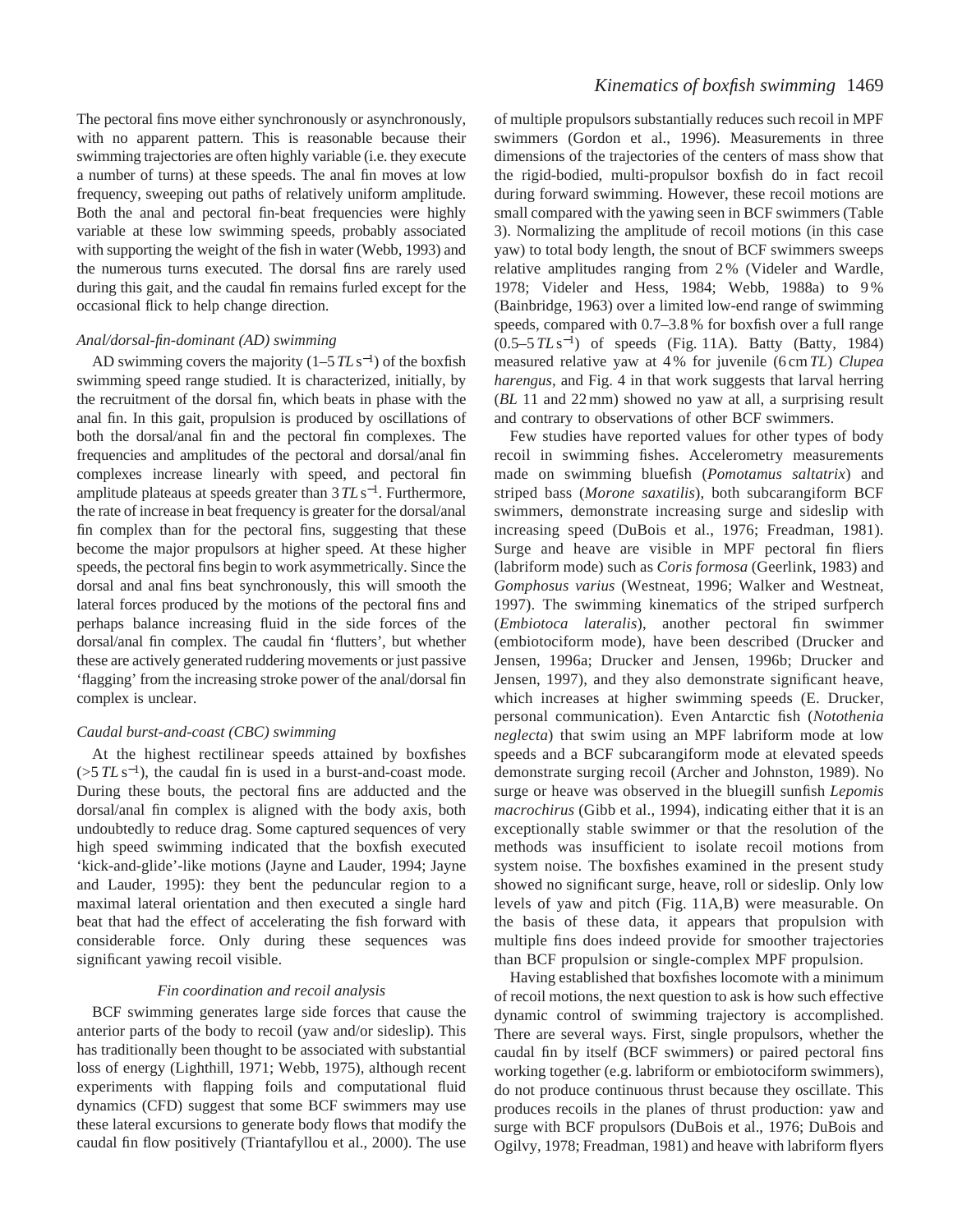(Webb, 1973; Geerlink, 1983; Archer and Johnston, 1989; Drucker and Jensen, 1996a; Drucker and Jensen, 1996b; Drucker and Jensen, 1997; Walker and Westneat, 1997). As we have seen, when multiple propulsors are used, phase differences in their oscillations can smooth thrust production. In pufferfish, the pectoral fins are 180 ° out of phase, so that one fin executes its power phase during adduction of the other. The dorsal and anal fins, apparently generating lift, beat at the same frequency and out of phase with the pectoral fins. These primarily lift-based median fins generate thrust during both left and right movements (Gordon et al., 1996).

The boxfish similarly uses a combination of at least partially lift-based dorsal and anal fins. In contrast to pufferfish, these fins beat at higher rates than the pectoral fins (Fig. 5). Therefore, for most of the time, the pectoral fins and the dorsal and anal fins will be somewhat out of phase. In addition, the pectoral fins become increasingly unsynchronized as speed increases. The net result is propulsion not only with no detectable surge but also with little recoil in other directions. Another way that fish may reduce recoil is to use multiple short waves within a single propulsor. This may occur in fishes swimming with long-based median fins such as the gymnotiform swimmers (Blake, 1980; Blake, 1983). Clearly, this does not apply to boxfish locomotion.

We thank the staff at the Oceanic Institute, Waimanalo, Hawaii, Kimberly Selkoe, Dean Lauritzen and Scott Matthews for their administrative and logistical support for this project. We also extend our gratitude to Mike Eng and Richard Klufas of the UCLA Life Sciences electrical and machine shops and Steven Grubweiser and Joe Becker of the UCLA engineering shop for fabrication and customization of the water tunnel and its many appurtenances. This work was made possible by funding from the Office of Naval Research (research grant numbers N100014-96-0607 and N00014-97-1- 0619 to M.S.G.).

#### **References**

- **Alexander, R. McN.** (1989). Optimization and gaits in the locomotion of vertebrates. *Physiol. Rev*. **69**, 1199–1227.
- **Archer, S. D. and Johnston, I. A.** (1989). Kinematics of labriform and subcarangiform swimming in the antarctic fish *Notothenia neglecta*. *J. Exp. Biol*. **143**, 195–210.
- **Arnold, G. P. and Weihs, D.** (1978). The hydrodynamics of rheotaxis in the plaice (*Pleuronectes platessa* L.). *J. Exp. Biol*. **75**, 147–169.
- **Bainbridge, R.** (1958). The speed of swimming of fish as related to size and to the frequency and amplitude of the tail beat. *J. Exp. Biol*. **35**, 109–133.
- **Bainbridge, R.** (1963). Caudal fin and body movement in the propulsion of some fish. *J. Exp. Biol*. **40**, 23–56.
- **Baroni, M.** (1994). Elliptic Fourier approximation with application to left ventricular contour analysis. *Comp. Meth. Progr. Biomed*. **42**, 33–38.
- **Batty, R. S.** (1981). Locomotion of plaice larvae. *Symp. Zool. Soc. Lond*. **48**, 53–69.
- **Batty, R. S.** (1984). Development of swimming movements and musculature of larval herring (*Clupea harengus*). *J. Exp. Biol*. **110**, 217–229.
- **Blake, R. W.** (1977). On ostraciiform locomotion. *J. Mar. Biol. Ass. U.K.* **57**, 1047–1055.
- **Blake, R. W.** (1980). Undulatory median fin propulsion of two teleosts with different modes of life. *Can. J. Zool*. **58**, 2116–2119.
- **Blake, R. W.** (1981). Mechanics of drag-based mechanisms of propulsion in aquatic vertebrates. *Symp. Zool. Soc. Lond*. **48**, 29–52.
- **Blake, R. W.** (1983). Swimming in the electric eels and knifefishes. *Can. J. Zool*. **61**, 1432–1441.
- **Breder, C. M.** (1926). The locomotion of fishes. *Zoologica* **IV**, 159–297.
- **Daniel, T. L.** (1984). Unsteady aspects of aquatic locomotion. *Am. Zool*. **24**, 121–134.
- **Domenici, P. and Blake, R. W.** (1991). The kinematics and performance of the escape response in the angelfish (*Pterophyllum eimekei*). *J. Exp. Biol*. **156**, 187–205.
- **Drucker, E. G. and Jensen, J. S.** (1996a). Pectoral fin locomotion in the striped surfperch. I. Kinematic effects of swimming speed and body size. *J. Exp. Biol*. **199**, 2235–2242.
- **Drucker, E. G. and Jensen, J. S.** (1996b). Pectoral fin locomotion in the striped surfperch. II. Scaling swimming kinematics and performance at a gait transition. *J. Exp. Biol*. **199**, 2243–2252.
- **Drucker, E. G. and Jensen, J. S.** (1997). Kinematic and electromyographic analysis of steady pectoral fin swimming in the surfperches. *J. Exp. Biol*. **200**, 1709–1723.
- **DuBois, A. B., Cavagna, G. A. and Fox, R. S.** (1976). Locomotion of bluefish*. J. Exp. Zool*. **195**, 223–236.
- **DuBois, A. B. and Ogilvy, C. S.** (1978). Forces on the tail surface of swimming fish: thrust, drag and acceleration in bluefish (*Pomatomus saltatrix*). *J. Exp. Biol*. **77**, 225–241.
- Freadman, M. A. (1981). Swimming energetics of striped bass (*Morone saxatilis*) and bluefish (*Pomatomus saltatrix*): hydrodynamic correlates of locomotion and gill ventilation. *J. Exp. Biol*. **90**, 253–265.
- **Geerlink, P. J.** (1983). Pectoral fin kinematics of *Coris formosa* (Teleostei, Labridae). *Neth. J. Zool*. **33**, 515–531.
- **Gibb, A. C., Jayne, B. C. and Lauder, G. V.** (1994). Kinematics of pectoral fin locomotion in the bluegill sunfish *Lepomis macrochirus. J. Exp. Biol*. **189**, 133–161.
- **Gordon, M. S., Plaut, I. and Kim, D.** (1996). How pufferfish (Teleostei: Tetraodontidae) swim. *J. Fish Biol*. **49**, 319–328.
- **Haines, G. B. and Modde, T.** (1996). Evaluation of marking techniques to estimate population size and first-year survival of Colorado squawfish. *N. Am. J. Fish. Magmnt*. **16**, 905–912.
- **Jayne, B. C. and Lauder, G. V.** (1994). How fish use slow and fast muscle fibers: Implications for models of vertebrate muscle recruitment. *J. Comp. Physiol.* A **175**, 123–131.
- **Jayne, B. C. and Lauder, G. V.** (1995). Are muscle fibers within fish myotomes activated synchronously? Patterns of recruitment within deep myomeric musculature during swimming in largemouth bass. *J. Exp. Biol.* **198**, 805–815.
- **Jayne, B. C. and Lauder, G. V.** (1996). Pectoral fin locomotion in fishes: testing drag-based models using three-dimensional kinematics. *Am. Zool*. **36**, 567–581.
- **Lighthill, M. J.** (1971). Large-amplitude elongated-body theory of fish locomotion. *Proc. R. Soc*. *Lond. B* **179**, 125–138.